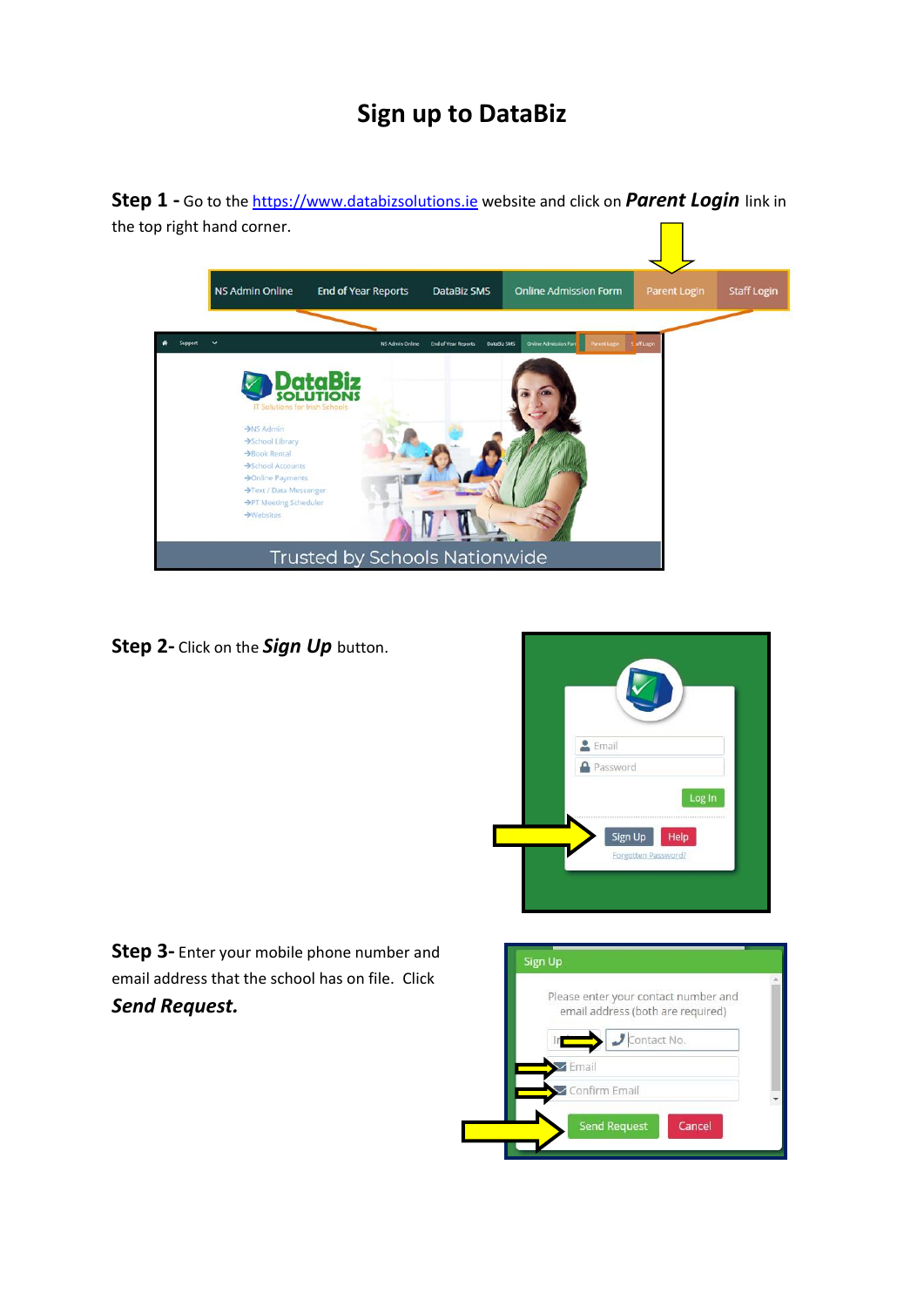**Step 4** - The system then compares the email address and mobile phone number to the information your school provided. One of the following three options will occur:

## **Option A - Success**

The details you have provided will match what is in the system and your new password will sent to the email address just submitted and the following screen will be displayed.



**Option B - Partial match**

The details you have provided partially match information in the system - either the mobile number or email address is incorrect.

If the *email is incorrect* you will be prompted with the following screen which will give you an indication of the email address that is stored on the system and you will be given the opportunity to re-

If the *mobile phone number is incorrect* you will be prompted with the following screen which will give you an indication of the mobile phone number that is stored on the system and you will be given the

submit it when you click *OK.*

.





Once the new information is re-submitted and matches the information the school provided, your new password will sent to the email address just submitted.

**If you cannot provide details to match what is in the Databiz system you will have to contact the school to update your details.**

**Once your details are updated, restart from Step 1.**

opportunity to re-submit it when you click *OK.*